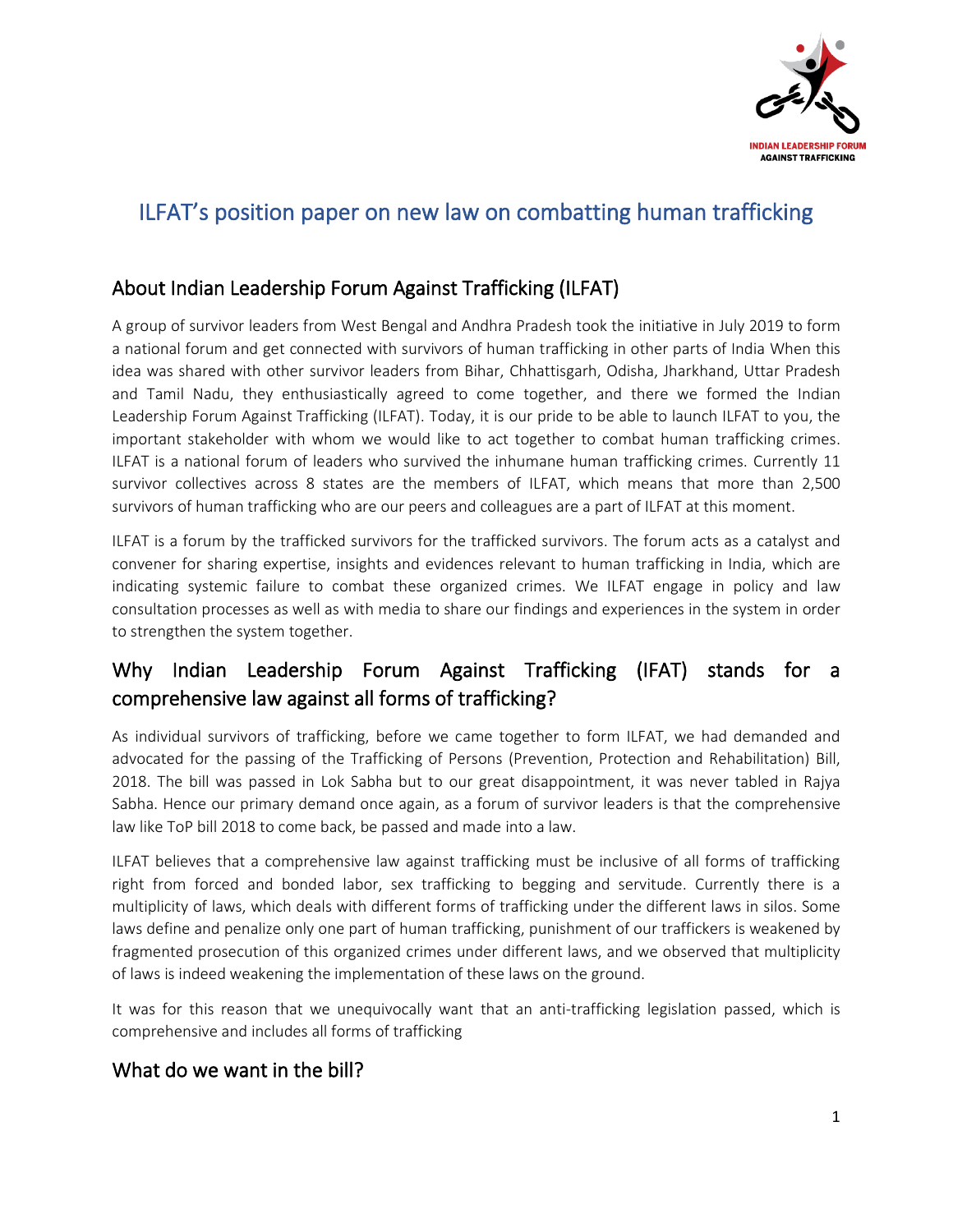

#### 1. Community based rehabilitation over Shelter Homes

Many of us in ILFAT were put in shelter homes post our rescue. Shelter homes, which are meant for our rehabilitation and relief, are far from equipped to do that. They are not good enough to even give us the basic needs. In the shelter homes, the survivors are not even extended the basic courtesies leave alone create an environment where the survivor may feel safe. We were consistently given bad food, which was hardly consumable and at irregular intervals. It was like the food was some sort of special privilege for us and not the basic human right. There have been more scandals in shelter homes, including suicides by women forcibly held in shelter homes, sexual exploitation of children and women, violence and torture on shelter home inmates. There is every indication that shelters run with no transparency and accountability. The shelter homes do not have adequate counseling to help the survivors deal with the trauma and emotionally recuperate. On top of that we are forced to be there against our wishes. Overall it is not an environment fit for physical and emotional healing.

We want the bill to give greater emphasis on the agency and consent of the adult survivors. No survivor should be forced to stay in a shelter home against his or her wishes. The bill must lay down minimum standards of care for the shelter homes and must have a robust mechanism for continuous monitoring and evaluation by the government.

As survivors we face a lot of stigma upon our re-integration in the community. Women survivors face more stigma than the male survivors. Akin to the comprehensive rehabilitation and re-integration provisions laid down in the Juvenile Justice (Care and Protection) Act, the Prevention of Trafficking bill must lay down provisions to ensure the re-integration of survivors in the community though ensuring opportunities for social, personal and economic development. There are a few such existing models of community-based rehabilitation in Nepal, Bangladesh and India. The rehabilitation of a survivor won't happen in isolated spaces but in an open society. This is a gap that ILFAT believes needs to be fixed

#### 2. Greater focus on the mental health of the survivors

We as survivors underwent immense mental trauma as we spent our days being trafficked. We were made to undergo tremendous hardships and had to struggle to fulfill our basic needs like hunger, contact with family and decent living conditions. We were physically and sexually assaulted. As mentioned above the provisions made to look after the mental health of the survivors are woefully inadequate. We need better counselling from dedicated individuals who are there to ensure the wellness of the survivors and treat us with dignity and care. The bill must lay greater emphasis on the mental health of the survivors in their rehabilitation period.

#### 3. Trainings and Skill development

For a survivor to get fully rehabilitated, self-independence is important. For that to happen, it is necessary that we be trained and skilled in vocations and areas which will allow us to seek respectable livelihoods. We the survivors must be given the freedom to choose the vocation we want to be skilled or trained in and not just be forced to undergo a limited set of skills trainings which are mandated by the State. There should also be provisions for institutionalized/district education and housing facility for children of survivors.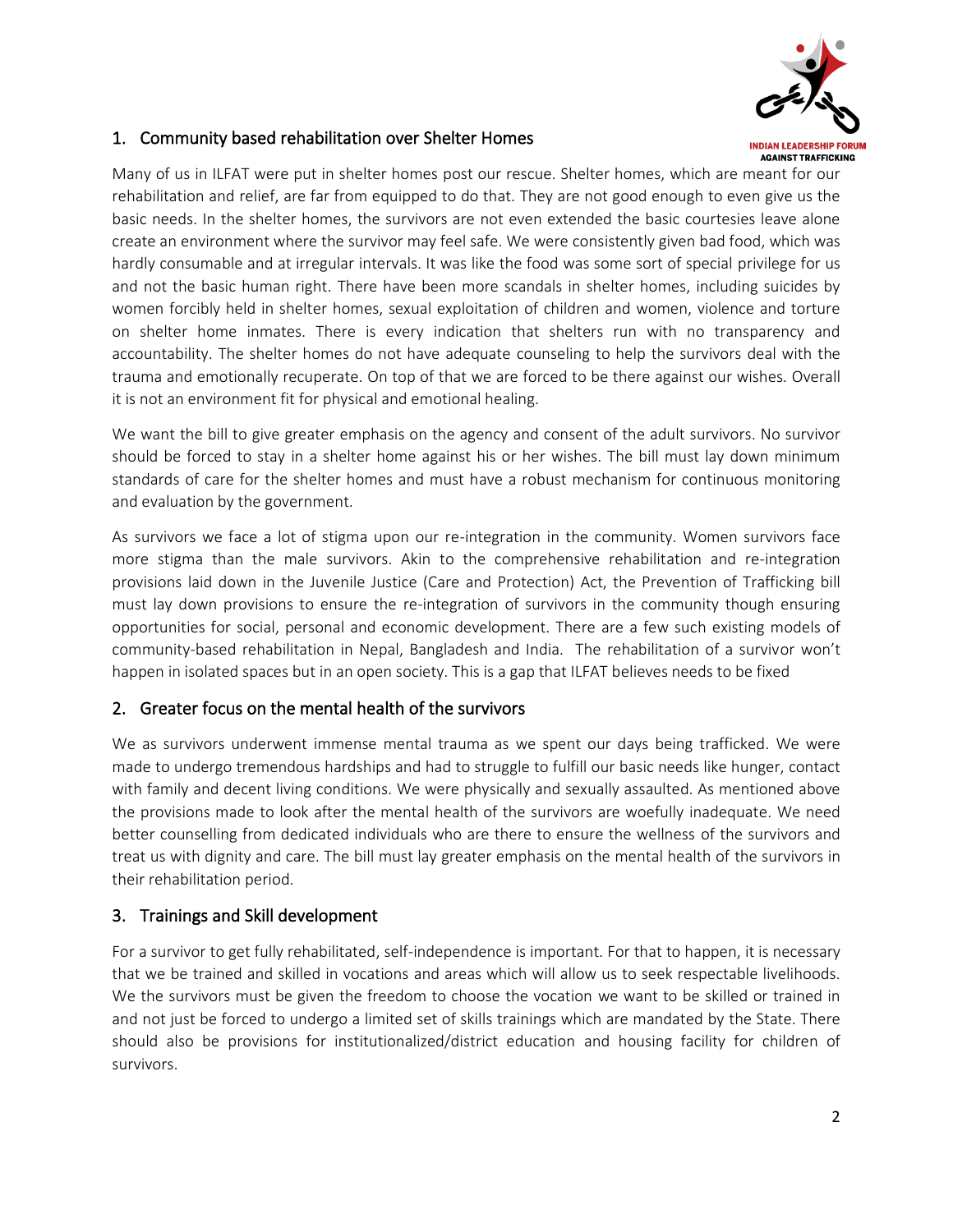

#### 4. Make the enforcers of the law accountable

Almost all of us have faced discrimination, stigma and plain refusal of services from duty-bearers who are responsible to provide us with services for justice and rehabilitation. The present laws don't give us any avenues of holding them accountable  $-$  if we try to lodge complaints, we are often subjected to their anger and wrath. Many survivors are often silenced from this fear of backlash. The bill needs to have guidelines and policies in place across administrative levels that can help us hold duty-bearers accountable, while maintaining our safety. It is a common occurrence that the police, especially in case of adults, would just file a missing complaint to help them brush the matter aside after a while. The police investigations are often opaque with no real clarity offered on the status and way forward in the investigations. Most of the times the police do not unleash the full extent of law. To ensure a strong case the police must use all the provisions of the Indian Penal Code namely 370,372,373 to ensure that the trafficker and the buyer get indicted.

The quality of investigations and the rate of convictions in cases of human trafficking too is a testimony to the fact that the law enforcement needs to be sensitized, trained and also be held accountable by the survivors if they fail to discharge their basic duties honestly. The bill needs to fix accountability of informing the victims that they are entitled to seek compensation and failure to do so must lead to penal provision

#### 5. Stringent punishment to the traffickers

We believe that trafficking should be a non-bailable offence and the perpetrators must be sentenced to a minimum of life sentence. With better conviction rates and harsher punishments, we believe it would at least have some deterrence effect.

#### 6. Institute fast track courts for trafficking cases

We believe that it is very important that fast track courts be instituted for the trafficking cases. Many of us have gone through and are still currently undergoing the long and exhausting process of law to get justice. Survivors have poor financial resources and almost no institutional backing. The long wait to get justice is draining for the survivors and hence we demand that special fast track courts be instituted for the cases of human trafficking

#### 7. Streamline the implementation of victim compensation laws

Victim compensation for trafficked survivors should not be conditional upon rescue. Lack of awareness, and a cumbersome process fraught with legal hurdles have contributed to the glaring gap between the number of people trafficked and the number of those who have received compensation.

The process of getting the victim compensation is in itself a punishment. The elaborate paperwork needed for the compensation adds to our humiliation and trauma and we are often made to recount our experiences multiple times. Currently, facilitating meaningful access to compensation often falls to nongovernmental actors. We usually have little knowledge of the legal system and struggle to navigate the complex and often bureaucratic government processes necessary to receive the compensation to which we are entitled. Often, we come to know about the compensation schemes years after our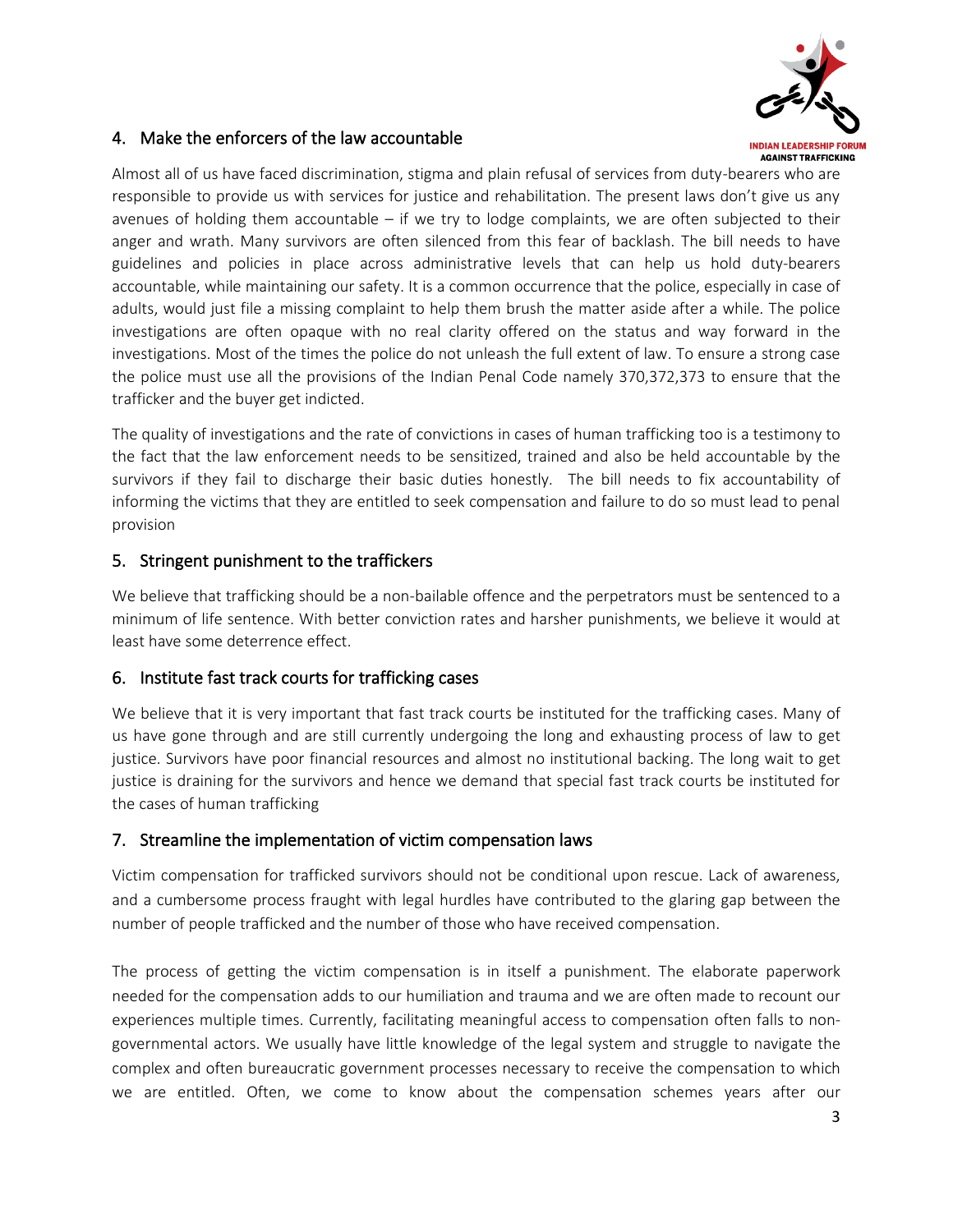

rehabilitations. Since compensation is age specific (children below 14 years can claim more), age becomes imperative. However, most of us do not have any documents with us. We do not even have FPIRKING copies. When trafficking happens inter-state, coordination between different state authorities becomes another problem. Since compensation is given only through bank account, the process of opening bank account needs to be hassle-free as well.

Victim Compensation is included in the Section 357 of the Code of Criminal Procedure, 1973 (Cr. P.C.), which provides for compensation subject to conviction, and does not take into consideration cases where the accused may be unknown or absconding. Also, the compensation was to be paid from the fines recovered from the trafficker.

We must be given the interim relief compensation within 15 days. Post that we should be given the stipulated compensation, irrespective of conviction, in full and not in tranches, to enable us to make essential investments. ILFAT demands that the government and all stakeholders work together to define and construct a robust victim-centric system for compensation. We also believe that the government should make provisions for the survivors getting government jobs.

#### 8. Institute a dedicated rehabilitation fund

ILFAT is of the position that there should be a dedicated rehabilitation fund with a need based sizable corpus to ensure victim compensation is paid in a timely and a swift manner. The ToP bill 2018 had a provision for a rehabilitation fund but its primary aim is to set up protection and rehabilitation homes. The fund should be made available for a complete and holistic rehabilitation of the survivor through community-based rehabilitation to enable them to re-integrate in the society.

#### 9. Effective implementation of schemes like MNREGA

Effective implementation of employment guarantee schemes like MNREGA and timely disbursement of money wages would prove to be instrumental to act as a preventive measure when it comes to forced labor, domestic servitude etc. In almost all cases, when we were unable to find jobs, often we get deceived and lured by the trafficker for the want of employment. It is therefore necessary that the states ensure that the people get a minimum of 200 days of employment a year and that the wages for the same are given immediately. We have many members with us who have had to wait for more than six months for their MNREGA wages.

#### 10. Regulate and license placement agencies

Large number of placement agencies are operating in the country without registration or license from the government. These agents often lure people with false promises of employment. They work in cahoots with the traffickers. There are no regulations against these placement agencies. The government should immediately ensure that all the placement agencies are registered and licensed. People being trafficked from such agencies are also difficult to trace as there is no paperwork involved.